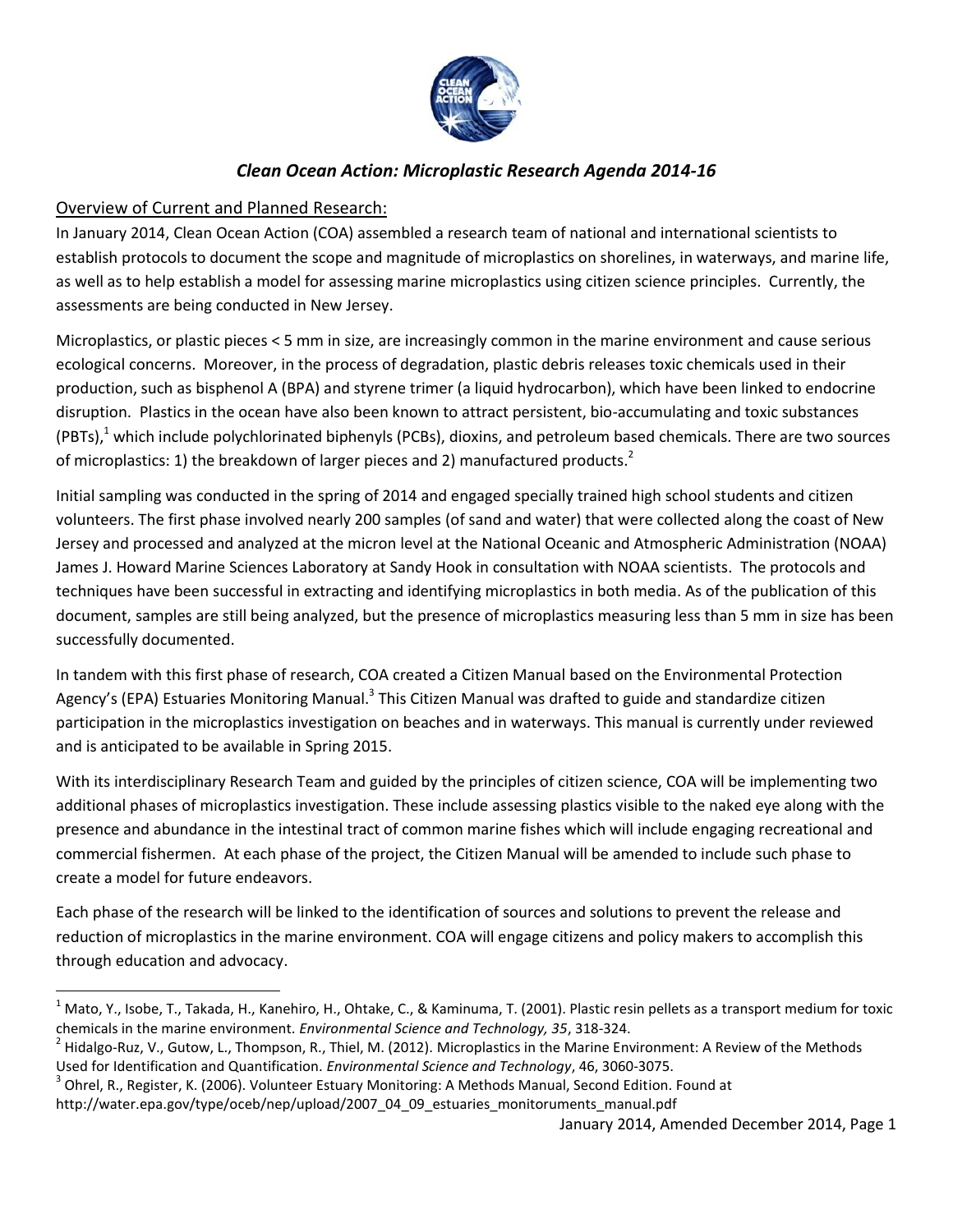#### Clean Ocean Action – Who are we?

Clean Ocean Action is a nonprofit, ocean advocacy organization comprised of a coalition of 125 groups with a shared mission to improve the degraded water quality of the marine waters off the New Jersey/New York coast. Since 1984, COA has used a combination of science, policy, education, and citizen action to achieve its goal of a cleaner ocean for recreation, fishing, and marine life. From the outset, marine debris problems, sources, and solutions have been priority issues for Clean Ocean Action. In 1985, COA began collecting and documenting litter on beaches twice yearly through the Beach Sweeps program. For over 20 years, COA has published data from these cleanups, which has been cited in various initiatives to reduce sources of marine debris.

### Overview of the Issue:

 $\overline{\phantom{a}}$ 

Plastics are synthetic, long-lasting materials derived from petroleum (crude oil). Single use disposable plastics epitomize a society of convenience that unfortunately comes with a cost to the marine environment. Although difficult to quantify, a large amount of plastic ultimately enters the ocean, either via improper management or disposal on land<sup>4</sup> (which accounts for approximately 80% of plastic marine debris)<sup>5</sup> or release from shipping and fisheries activities at sea.<sup>6</sup> As debris, plastics are linked to environmental impacts (discussed below) and economic repercussions, as littered beaches and polluted water may discourage coastal tourism and recreation.

Plastics do not biodegrade – that is, they do not break down into organic constituents that are then re-absorbed naturally into the environment. Existing pieces break down into ever smaller pieces via photodegradation and mechanical abrasion. As such, once plastic is introduced into the environment, it will persist for hundreds of years. The smaller plastics are referred to as microplastics.

Microplastics, or plastic pieces < 5 mm in size, are increasingly common in the marine environment. There are two sources of microplastics: 1) the breakdown of larger pieces and 2) manufactured products. Examples of manufactured products include microbeads, industrial raw pellets ('nurdles'), and synthetic filaments from clothing. Microbeads are increasingly found in cosmetics and toothpaste.<sup>7</sup> The tiny plastic microbeads in personal care products and clothing fragments are often too small for wastewater treatment plant filtration systems to intercept, and end up in waterways and ultimately the ocean. Researchers have documented the accumulation of microplastics in the marine environment for over four decades. $8,9$ 

Microplastic particles may have serious health implications for a variety of marine species. In the process of degradation, plastic debris releases toxic chemicals used in their production, such as bisphenol A (BPA) and styrene trimer (a liquid

<sup>&</sup>lt;sup>4</sup> Barnes, D.K.A., Galgani, F., Thompson, R.C., & Barlaz, M. (2009). Accumulation and fragmentation of plastic debris in global environments. *Philosophical Transactions of the Royal Society B, 364,* 1985-1998.

<sup>5</sup> Andrady, A.L. (2011). Microplastics in the marine environment. *Marine Pollution Bulletin, 62*¸1596-1605.

 $^6$  GESAMP. (2010). IMO/FAO/UNESCO-IOC/UNIDO/WMO/IAEA/UN/UNEP Joint Group of Experts on the Scientific Aspects of Marine Environmental Protection); Bowmer, T. and Kershaw, P.J., 2010 (eds.), *Proceedings of the GESAMP International Workshop on plastic particles as a vector in transporting persistent, bio-accumulating and toxic substances in the oceans.* GESAMP Reports and Studies No. 82.

<sup>7</sup> Fendall, L.S., & Sewell, M.A. (2009). Contributing to marine pollution by washing your face: microplastics in facial cleansers. *Marine Pollution Bulletin, 58,* 1225-1228.

 $^8$  Thompson, R.C., Olsen, Y., Mitchell, R.P., Davis, A., Rowland, S.J., John, A.W.G., McGonigle, D., & Russell, A.E. (2004). Lost at sea: where is all the plastic? *Science, 304,* 838.

<sup>9</sup> Thompson, R., Moore, C., Andrady, A., Gregory, M., Takada, H., & Weisberg, S. (2005). New directions in plastic debris. *Science, 310*, 1117.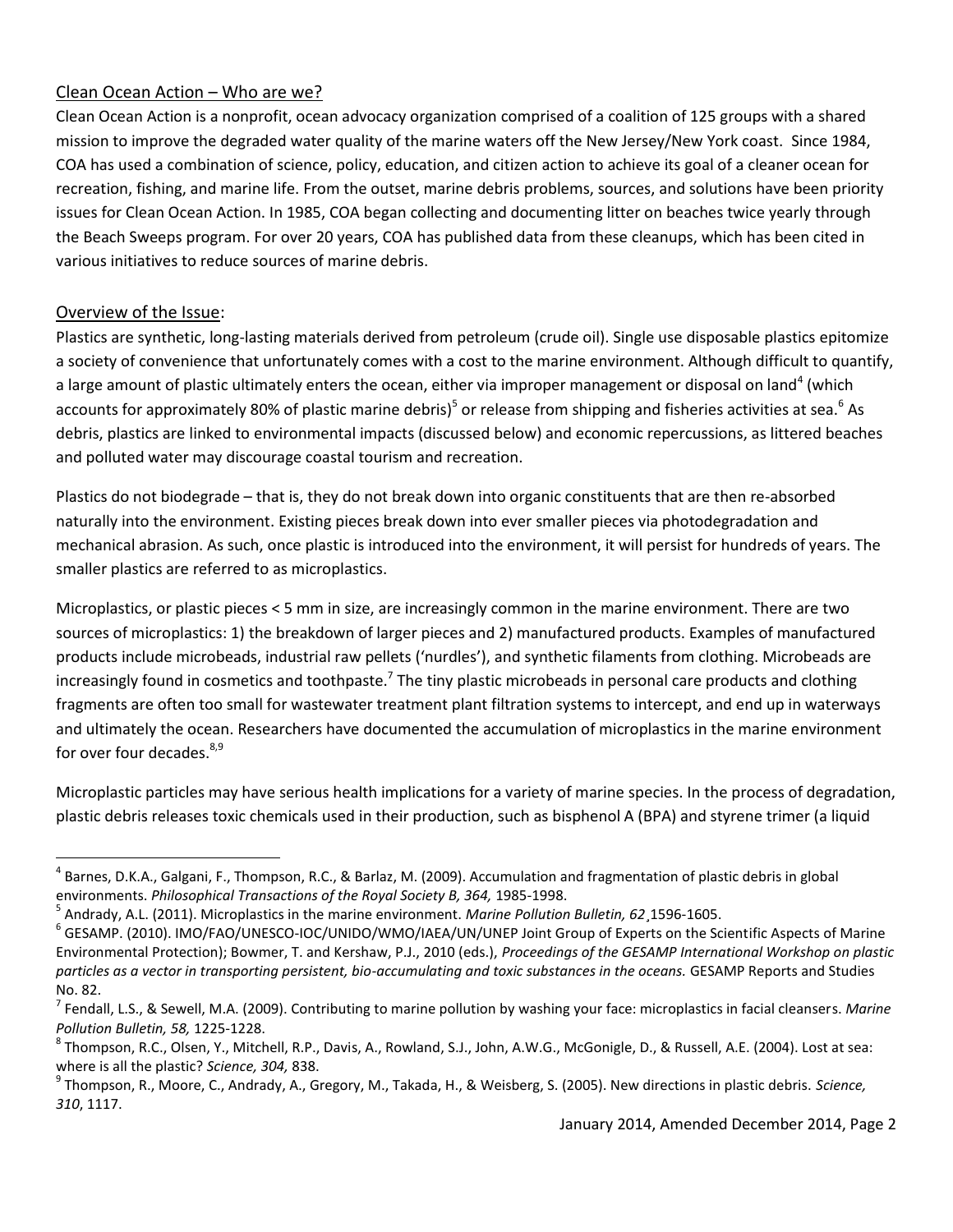hydrocarbon), which have been linked to endocrine disruption. Plastics in the ocean have also been known to attract persistent, bio-accumulating and toxic substances (PBTs), $^{10}$  which include polychlorinated biphenyls (PCBs), dioxins, and petroleum based chemicals. These substances may act as endocrine disruptors, mutagens or carcinogens, causing a range of chronic health impacts. Scientists have documented adsorption of PBTs by plastics of all types and sizes in seawater. Marine life may mistakenly ingest these toxic-tainted plastics.<sup>11,12,13,14,15,16</sup> Once inside an animal's body, plastic pieces may release adsorbed chemicals into the organism, where they can cause serious health impacts or bioaccumulate in tissues<sup>17,18</sup> to be potentially passed up the food chain<sup>19</sup>. More research is needed on the presence, abundance, and effects of microplastics (whether adverse or not) in the marine environment, which is why COA is undertaking this study.

#### Interest in Microplastics Research and Citizen Science:

 $\overline{\phantom{a}}$ 

Researchers have estimated that globally, plastic comprises 60-80% of marine anthropogenic debris.<sup>20</sup> One of COA's most successful programs, the twice-annual Beach Sweeps, has engaged thousands of volunteers in cleaning up beaches across New Jersey and recording information on the types of trash found, including plastic. Between 2009 - 2013, an average of 71.6% of the marine debris items collected during COA's Beach Sweeps were plastic, much of it in small, unidentifiable pieces. Given the high proportion of collected plastic beach debris, and the propensity for plastic to continuously break down into smaller pieces, COA developed an interest in documenting the presence of microplastics in the New Jersey environment in order to establish a model for similar marine and coastal environments. This research is especially relevant given that microplastic pollution is caused either directly or indirectly by human activity and New Jersey is downstream of the most densely populated area of the United States. Once microplastics presence has been documented, COA will continue its research into the impacts of microplastics to marine life and importantly, to reduce the sources of these pollutants.

Many studies have pointed to the value of collaborations between researchers and volunteers, often termed "citizen

January 2014, Amended December 2014, Page 3

<sup>&</sup>lt;sup>10</sup> Mato, Y., Isobe, T., Takada, H., Kanehiro, H., Ohtake, C., & Kaminuma, T. (2001). Plastic resin pellets as a transport medium for toxic chemicals in the marine environment. *Environmental Science and Technology, 35*, 318-324.

<sup>11</sup> Thompson, R.C., Olsen, Y., Mitchell, R.P., Davis, A., Rowland, S.J., John, A.W.G., McGonigle, D., & Russell, E. (2004). Lost at sea: where is all the plastic? *Science, 304*, 838.

 $^{12}$  Browne, M.A., Dissanayake, A., Galloway, T.S., Lowe, D.M., Thompson, R.C. (2008). Ingested microscopic plastic translocates to the circulatory system of the mussel, Mytilus edulis (L.). *Environmental Science and Technology, 42*, 5026-5031.

<sup>13</sup> Ward, J.E., & Kach, D.J. (2009). Marine aggregates facilitate ingestion of nanoparticles by suspension-feeding bivalves. *Marine Environmental Research, 68*, 137-142.

<sup>&</sup>lt;sup>14</sup> Von Moos, N., Burkhardt-Holm, P., & Köhler, A. (2012). Uptake and effects of microplastics on cells and tissue of the blue mussel *Mytilus edulis L.* after an experimental exposure. *Environmental Science and Technology, 46,* 11327-11335.

<sup>15</sup> Davison, P., & Asch, R.G. (2011). Plastic ingestion by mesopelagic fishes in the North Pacific Subtropical Gyre. *Marine Ecology Progress Series, 432,* 173-180.

<sup>&</sup>lt;sup>16</sup> Wright, S.L., Thompson, R.C., & Galloway, T.S. (2013). The physical impacts of microplastics on marine organisms: a review. *Environmental Pollution, 178,* 483- 492.

<sup>&</sup>lt;sup>17</sup> Teuten, E.L., Saquing, J.M., Knappe, D.R.U., Barlaz, M.A., Jonsson, S., Björn, A., Rowland, S.J., Thompson, R.C., Galloway, T.S., Yamashita, R., Ochi, D., Watanuki, Y., Moore, C., Viet, P.H., Tana, T.S., Prudente, M., Boonyatumanond, R., Zakaria, M.P., Akkhavong, K., Ogata, Y., Hirai, H., Iwasa, S., Mizukawa, K., Hagino, Y., Imamura, A., Saha, M., & Takada, H. (2009). Transport and release of chemicals from plastics to the environment and to wildlife. *Philosophical Transactions of the Royal Society B, 364,* 2027-2045. <sup>18</sup> Engler, R.E. (2012). The complex interaction between marine debris and toxic chemicals in the ocean. *Environmental Science and Technology, 46,* 12302-12315.

<sup>&</sup>lt;sup>19</sup> Teuten, E.L., Rowland, S.J., Galloway, T.S., & Thompson, R.C. (2007). Potential for plastics to transport hydrophobic contaminants. *Environmental Science & Technology, 41,* 7759-7764.

<sup>20</sup> Derraik, J.G.B. (2002). The pollution of the marine environment by plastic debris: a review. *Marine Pollution Bulletin, 44*, 842–852.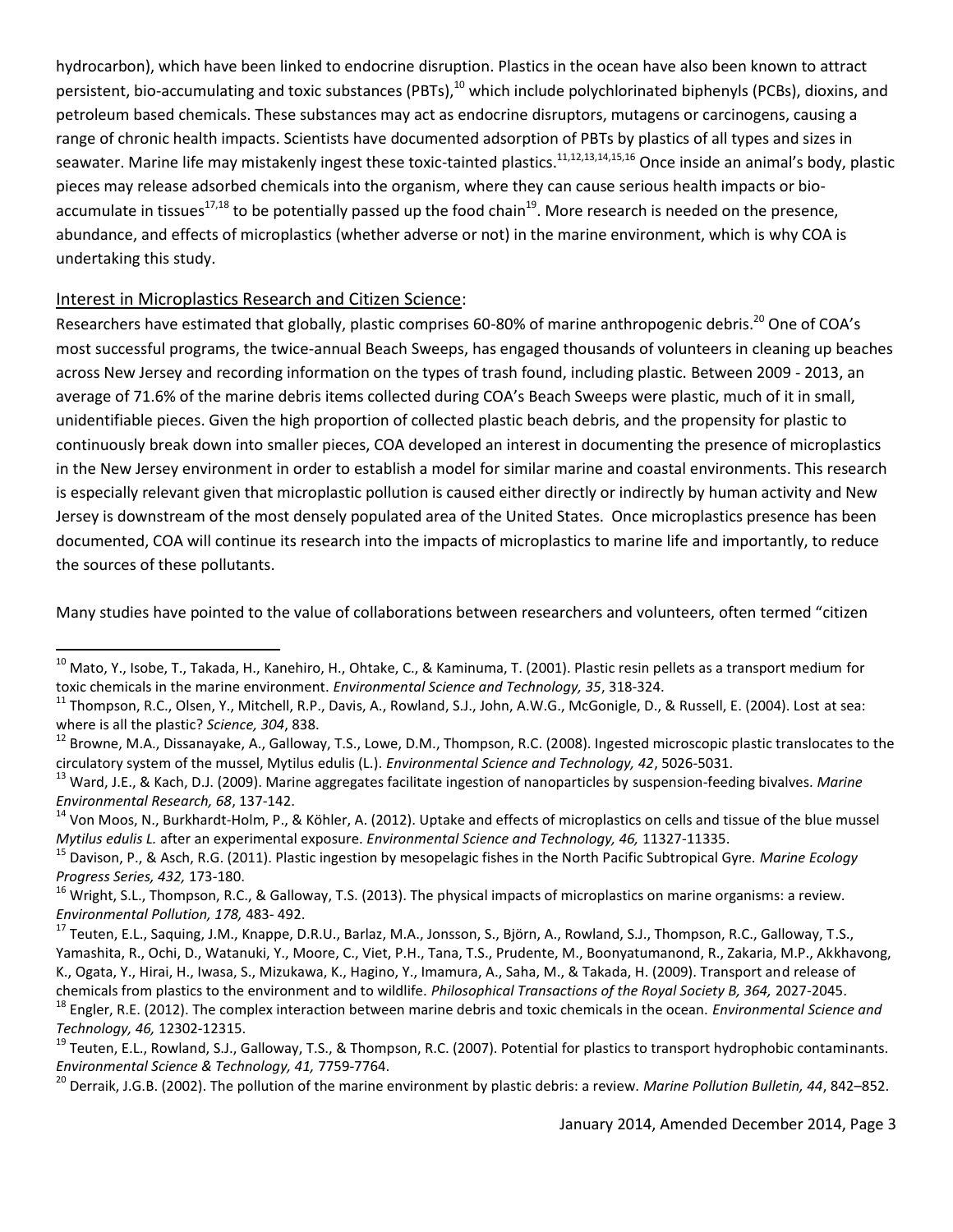scientists." Citizen science is an especially useful approach for studies requiring the collection of large amounts of data and/or sampling at a wide geographic range of sites, particularly when funding is restricted.<sup>21,22,23</sup> Volunteer involvement has proven to yield successful results in marine debris studies around the world, including in the United States, <sup>24</sup> Australia,<sup>25</sup> Japan,<sup>26</sup> and Chile.<sup>27</sup> This project would employ a citizen science approach to microplastics research in New Jersey, where no similar project has been completed to date. Specifically, COA will continue to engage with high-school students from the Marine Academy of Science and Technology (MAST) and other vocational technical high schools and colleges throughout the state. The students will gain valuable hands-on experience in study design, field sample collection, laboratory processing, and data interpretation as they work to improve our collective understanding of this pressing and ever-growing problem in the New Jersey region. Additionally, COA will engage with 'Beach Captains,' COA representatives that are responsible for the success of the Beach Sweeps program. These captains will assist in field sample collection and analysis which will further the citizen science direction of this project.

The citizen science component will be documented in the Citizen Manual prepared by COA. The Citizen Manual is modeled after the Environmental Protection Agency's (EPA) Estuaries Monitoring Manual and was produced to guide and standardize citizen participation in the microplastics investigation. In addition to providing step-by-step methods for sample collection, processing, and analysis, the Citizen Manual provides readers with information on the issue of microplastic pollution in the marine environment and the importance of their contributions to COA's research. The Citizen Manual is a living document that is regularly updated to reflect subsequent phases in the research project and changes to the project components based on researcher and volunteer experiences.

#### **Microplastic Investigation**

#### Project Summary:

To create scientifically valid model protocols for the collection and assessment of the magnitude and extent of the microplastics in the marine environment and engage principles of citizen science while at the same time establishing a model for similar marine and coastal environments. The purpose is to inform the public about the presence, abundance and impacts of microplastics on shorelines, in waterways of New Jersey, and promote citizen action (i.e., educated purchasing decisions and legislation) while establishing a model for marine ecosystems. COA is implementing the following:

1. **Phase #1:** Establishing a protocol and documenting the presence (and abundance) of microplastics (less than 5mm) on New Jersey beaches, in waterways, and along the coastline. This phase is currently underway.

 $\overline{a}$ <sup>21</sup> Cohn, J.P. (2008). Citizen Science: can volunteers do real research? *BioScience, 58*, 192-197.

<sup>22</sup> Silvertown, J. (2009). The new dawn of citizen science. *TREE, 1118,* 1-5.

<sup>&</sup>lt;sup>23</sup> Bonnev, R., & Dickinson, J.L. (2012). Overview of citizen science. In: Dickinson, J.L., & Bonney, R. (Eds.), <u>Citizen Science: Public</u> Participation in Environmental Research. Cornell University Press, New York, 19-26.

<sup>&</sup>lt;sup>24</sup> Ribic, C.A., Sheavly, S.B., Rugg, D.J., & Erdmann, E.S. (2010). Trends and drivers of marine debris on the Atlantic Coast of the United States 1997-2007. *Marine Pollution Bulletin, 60*, 1231-1242.

Ribic, C.A., Sheavly, S.B., Rugg, D.J., & Erdmann, E.S. (2012). Trends in marine debris along the U.S. Pacific Coast and Hawai'i 1998- 2007. *Marine Pollution Bulletin, 64,* 994-1004.

<sup>&</sup>lt;sup>25</sup> Edyvane, K.S., Dalgetty, A., Hone, P.W., Higham, J.S., & Wace, N.M. (2004). Long-term marine litter monitoring in the remote Great Australian Bight, South Australia. *Marine Pollution Bulletin, 48,* 1060-1075.

<sup>&</sup>lt;sup>26</sup> Shimizu, T., Nakai, J., Nakajima, K., Kozai, N., Takahashi, G., Matsumoto, M., & Kikui, J. (2008). Seasonal variations in coastal debris on Awaji Island, Japan. *Marine Pollution Bulletin, 57,* 182-186.

<sup>&</sup>lt;sup>27</sup> Bravo, M., Gallardo, M.A., Luna-Jorquera, G., Núñez, P., Vásquez, N. & Thiel, M., 2009. Anthropogenic debris on beaches in the SE Pacific (Chile): results from a national survey supported by volunteers. *Marine Pollution Bulletin, 58*, 1718-1726.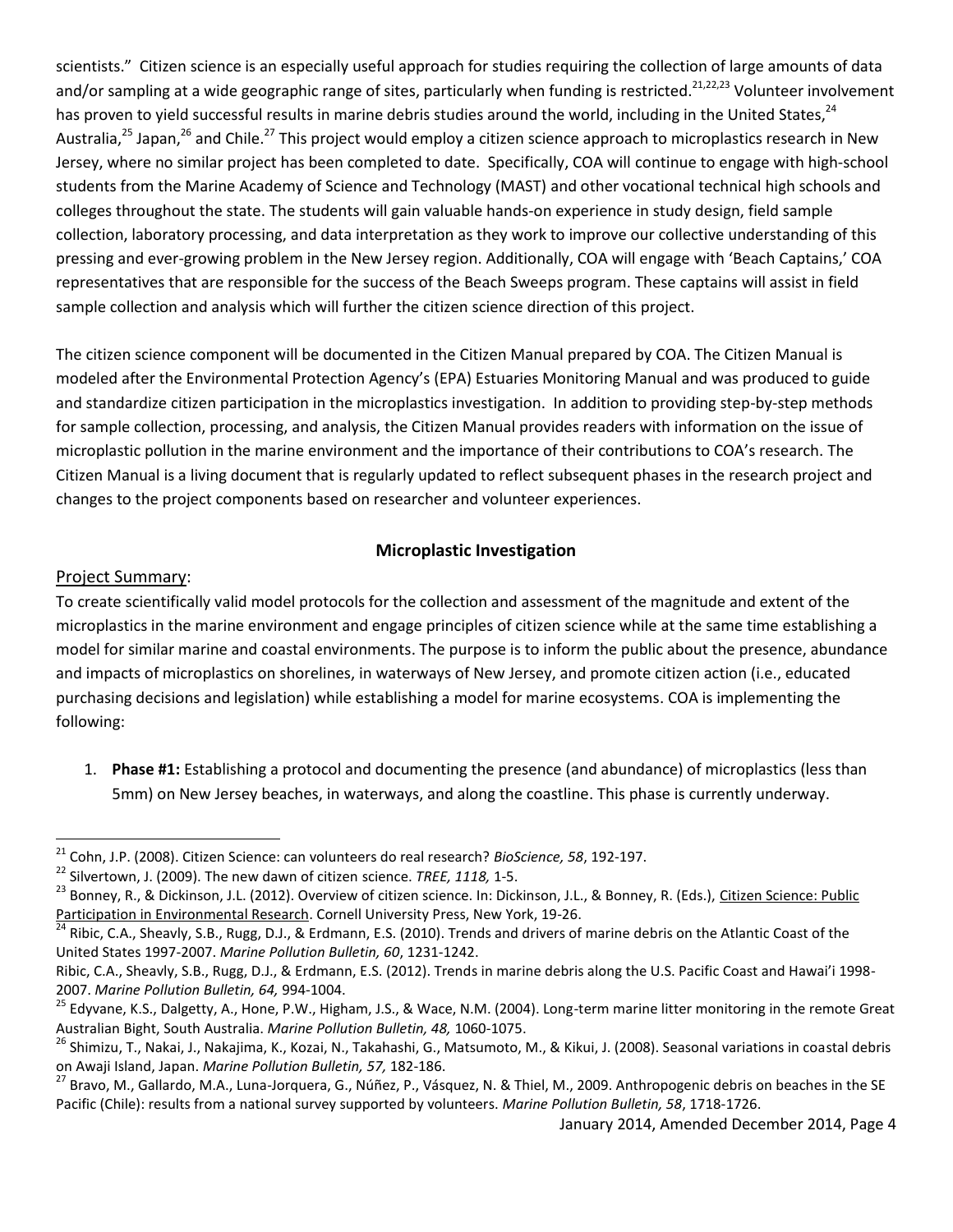- 2. **Phase #2:** Establishing a protocol and documenting the presence (and abundance) of plastic <5mm, visible to the naked eye on New Jersey on shorelines and in waterways.
- 3. **Phase #3:** Establishing a protocol and documenting the presence (and abundance) of microplastics in the intestinal tract of common ecologically and commercially important marine fishes while working with recreational and commercial fishermen.
- 4. **On-going:** Engaging the public on the issue via the preparation of written material, presentations, surveys, and other citizen education and advocacy measures.

As mentioned above, the data will be used to identify sources and solutions to reduce and prevent microplastics in the marine environment including citizen education, industry involvement, legislative and regulatory actions that will prevent the widespread distribution of microplastics in the environment. It is imperative to thwart the creation and distribution of microplastics at the source, as significant at-sea cleanup has proved to be technically infeasible, at this time and may come at an ecological cost to marine life.

### Project Timeline:

- **Phase #1** began in March of 2014 and is expected to be complete by the fall of 2015.  $\bullet$
- **Phase #2** is expected to begin May 2015 and be complete by December 2015.  $\bullet$
- **Phase #3** is expected to begin January 2016 and be complete by December 2016.  $\bullet$

Each of the outlined projects will follow a similar timeline that involves the following:

- $\bullet$ COA meets with potential collaborators and holds telephone conference calls with subject matter experts;
- Research Team finalizes methodology for collecting and analyzing samples;  $\bullet$
- COA trains students and volunteers in sample collection and samples are collected under COA supervision;
- $\bullet$ COA, along with NOAA scientists, trains and supervises students in sample processing and analysis;
- COA, NOAA scientists, and students collaborate on data interpretation and presentation.  $\bullet$

| <b>Name</b>              | <b>Institute</b>                | <b>Extent of involvement</b>       |
|--------------------------|---------------------------------|------------------------------------|
| <b>Beth Sharack</b>      | NOAA James J. Howard Marine     | Collaboration, technical advising, |
|                          | Sciences Laboratory, Sandy Hook | provision of lab space and         |
|                          |                                 | equipment                          |
|                          |                                 |                                    |
| Liza Baskin              | Marine Academy of Science and   | Collaboration, technical advising, |
|                          | Technology                      | provision of students and lab      |
|                          |                                 | space                              |
| Dr. Jay Kelly            | <b>Raritan Valley Community</b> | Technical advising, possible       |
|                          | College                         | partnership.                       |
|                          |                                 |                                    |
| Lisbeth Van Cauwenberghe | Ghent University, Belgium       | <b>Technical advising</b>          |
| Tamara Galloway          | University of Exeter, United    | <b>Technical advising</b>          |
|                          | Kingdom                         |                                    |

# Research Team: Project Collaborators/Technical Advisors: